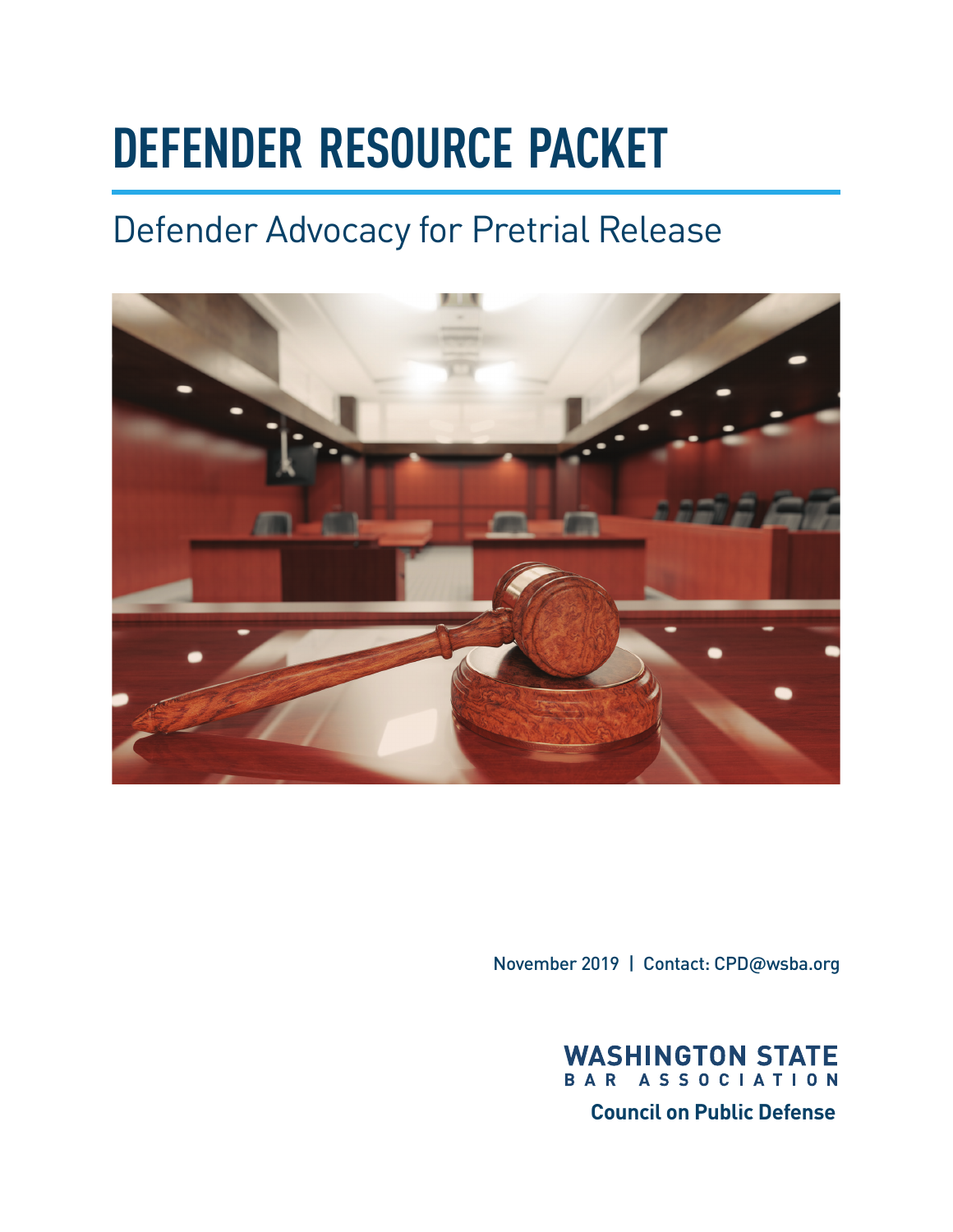### **WASHINGTON STATE** BAR ASSOCIATION

#### **Council on Public Defense**

November 2019

Defenders,

The Pretrial Reform Committee of the WSBA Council on Public Defense ("committee") is working to support bail reform in Washington. The committee has drafted the attached client interview form and compiled packet as a resource for defenders preparing for initial appearance and detention hearings. The form identifies categories of relevant client information pursuant to CrR 3.2 to be presented to the court in support of arguments for a client's release. A comprehensive knowledge of the client and her background is the most important tool a lawyer possesses when litigating for release.

The pretrial detention population is approximately **60-70%** of the jail population in counties across Washington. Thousands of clients who have not been convicted of a crime are locked in jail because they cannot afford to pay the bail set by the judge. Racial disparities are significant and clients of color are disproportionately in jail before trial at a higher rate, and often assigned higher bail amounts, than white clients.

A movement for pretrial and bail reform has been building across Washington. Significant work is underway to reform bail practices, significantly reduce pretrial detention rates and the use of money bail, and to improve case outcomes for clients. Defenders have a critical role in these reforms and the necessary culture changes. The CPD is working to support defenders in these efforts.

As defenders know best, the pretrial detention decision is one of the most important made in a case. When a client is detained pretrial, they are pressured to plead guilty to get out of jail and avoid losing their jobs, housing, child custody, medications, among other consequences. Many clients detained pretrial are also more likely to be sentenced to jail and to face longer sentences. Lawyers make a significant difference at bail hearings. Litigating pretrial release is important because it affects both short-term and long-term outcomes for the client.

We have a strong court rule in Washington that generally *mandates the release of people accused of crimes before trial without financial conditions*, but it is routinely not followed or implemented consistently in courts around the state. CrR 3.2 and CrR(LJ) 3.2 start with a **presumption of release** for all clients and require that money bail only be imposed as a last resort *after* a court finds no less restrictive conditions can be imposed to assure court appearance, prevent the likely commission of a violent crime, and/or noninterference with justice. The rule also requires the court to consider a client's financial resources and ability to pay when setting any bail amount. The use of money bail is supposed to be the last resort, not the first and only resort, as is common practice in many courts. Statewide advocacy efforts are underway to enforce the rule and change court practices to guarantee a meaningful presumption of release.



1325 4th Avenue | Suite 600 | Seattle, WA 98101-2539 800-945-WSBA | 206-443-WSBA | questions@wsba.org | **www.wsba.org**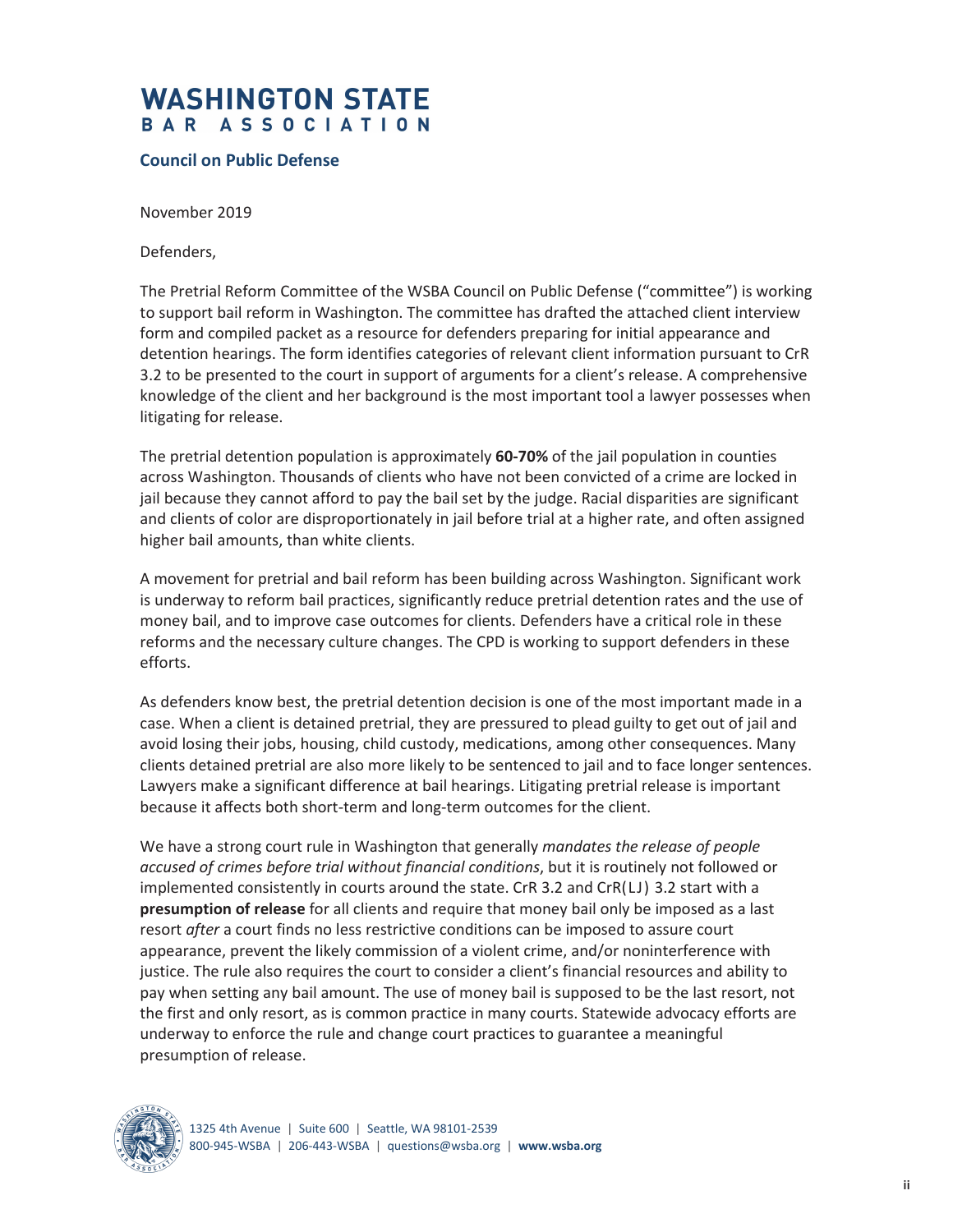The committee is also working to support defenders' efforts to tackle the structural barriers that often prevent defenders from meeting with clients and being prepared for court before the docket begins. These barriers such as having sufficient access to clients and case information, as well as adequate time to meet with clients and prepare structured release plans are widespread throughout the state.

This defender resource packet includes the following documents: 1) client interview form to prepare for the First Appearance hearing; 2) CrR(LJ) 3.2 defender advocacy sheet; 3) sample CrR(LJ) 3.2 release order to request the judge to issue in every case; 4) list of structural barriers identified by defenders in some jurisdictions around the state; and 5) a recent CrR(LJ) 3.2 bench card that was distributed to judges statewide.

If you have feedback or suggestions to improve these resources or would like to be involved in this pretrial reform work, please contact the committee at CPD@wsba.org. We would love to hear from you.

Onward!

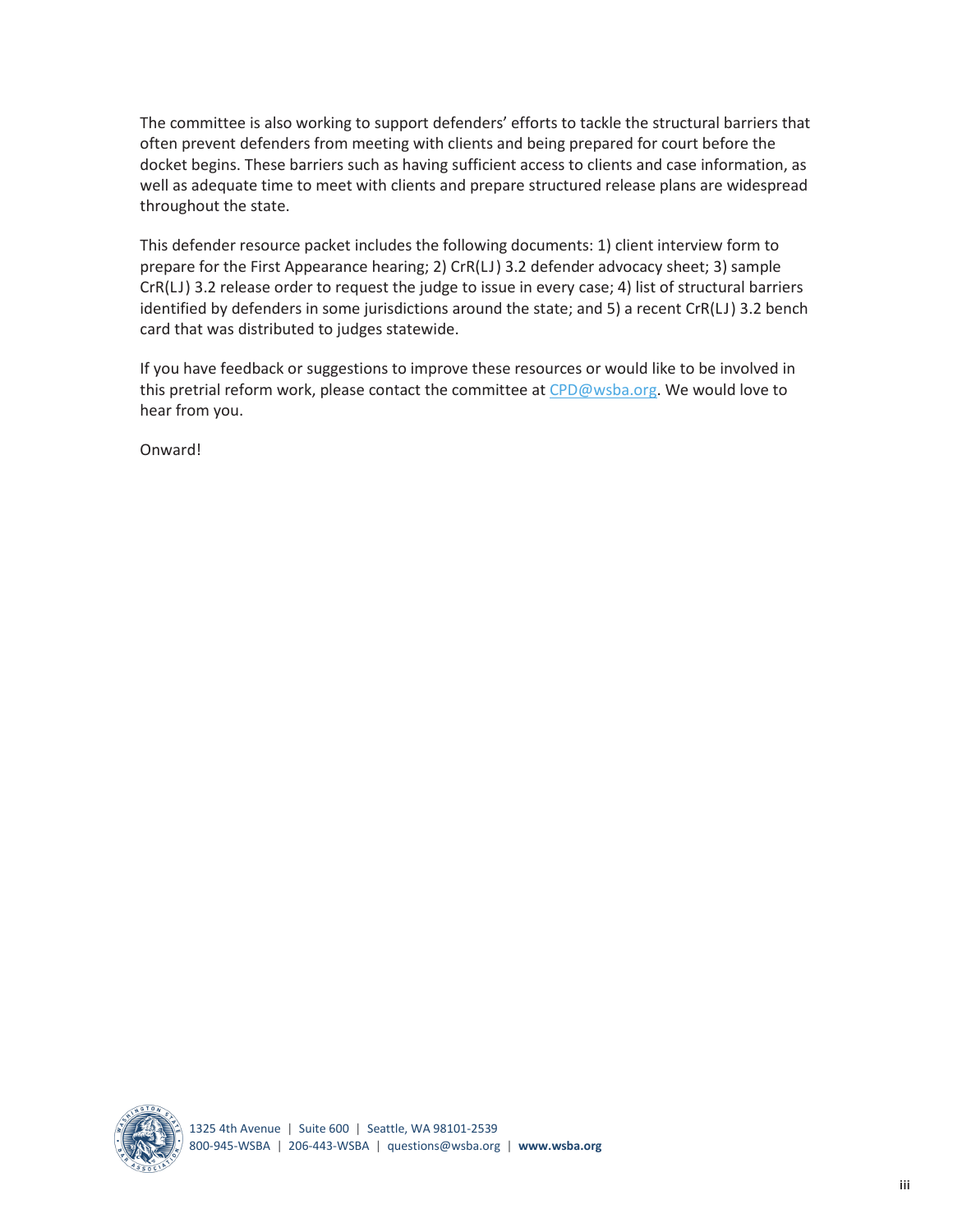### **DEFENDER RESOURCE PACKET**

Defender Advocacy for Pretrial Release

"In our society, liberty is the norm, and detention prior to trial or without trial is the carefully limited exception."

> **United States v. Salerno**  481 U.S. 739, 755 (1987)

### **CONTENTS**

| Attachment C: Model Pretrial Release Order 11                           |
|-------------------------------------------------------------------------|
|                                                                         |
| Attachment E: CrR(LJ) 3.2 Bench Card Distributed to Judges 15-16        |
| Attachment F: Considering the Possible Effects of Pleading Guilty 18-19 |

November 2019 | Contact: [CPD@wsba.org](mailto:CPD@wsba.org)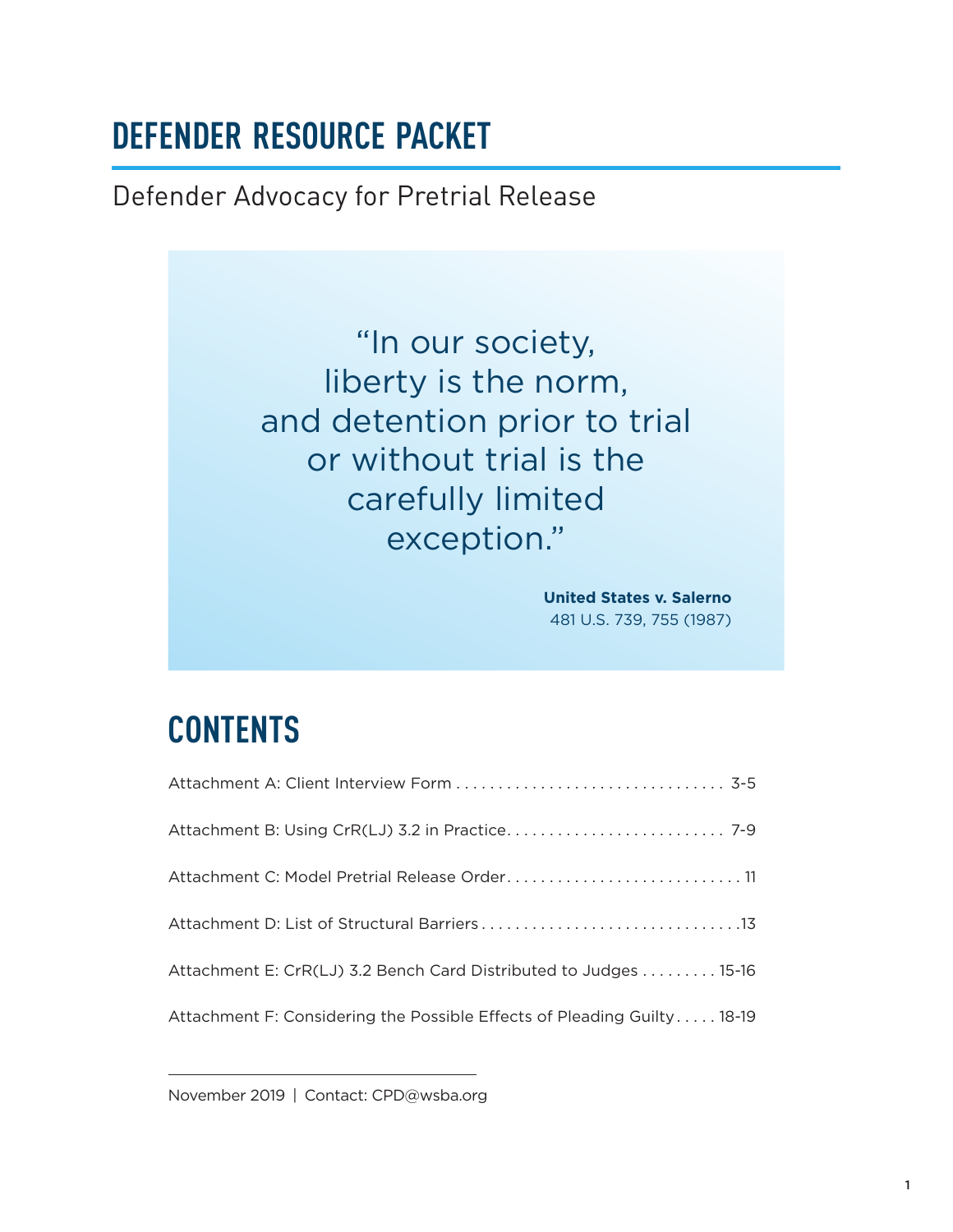# <span id="page-4-0"></span>**ATTACHMENT A**

Client Interview Form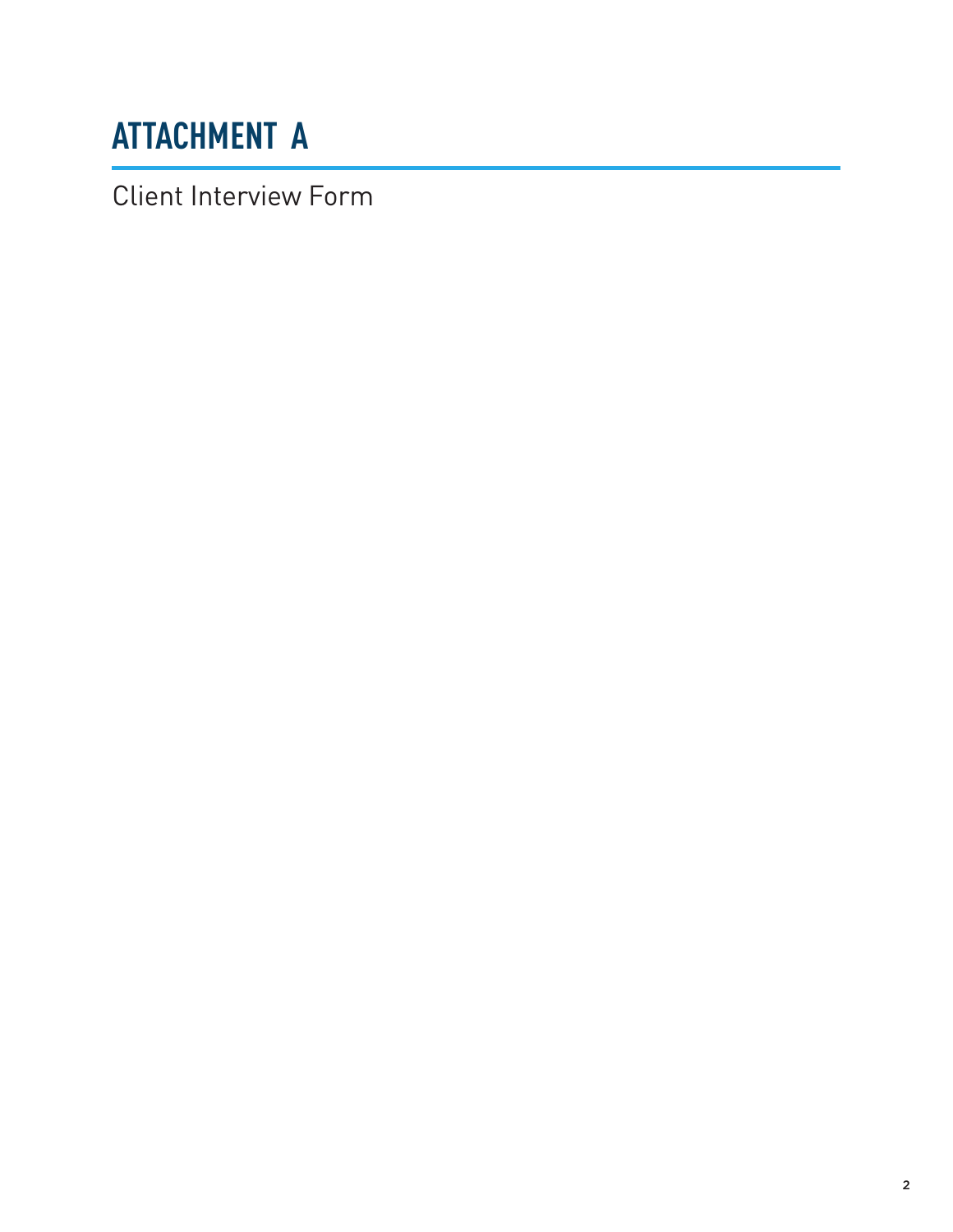#### Client Interview Form

| Client Name: | Alternate person: |  |  |
|--------------|-------------------|--|--|
| Address:     | Address:          |  |  |
| Phone #:     | Phone:            |  |  |
| Cause #:     | <b>PC</b> for:    |  |  |
|              | CW:               |  |  |

### **CrR 3.2 & CrRLJ 3.2 PRESUMPTION OF RELEASE without conditions**

#### **1 – CLIENT IS NOT A FLIGHT RISK – court required to impose least restrictive (3.2(b))**

| <b>RELEVANT FACTORS INCLUDE:</b>                                                                                           |  |
|----------------------------------------------------------------------------------------------------------------------------|--|
| <b>Community Ties</b><br>(family, people who support you,<br>how long in this community)?                                  |  |
| <b>Alternate housing options</b><br>for DV or violent crime?                                                               |  |
| Work, school, volunteer?<br>Student: athletics, clubs, other<br>extracurricular?                                           |  |
| Financial situation & inability to pay bail<br>(TANF/SNAP, food assistance,<br>cash assistance, SSI/SSD)?                  |  |
| <b>Health and social welfare issues</b><br>(community support services)?                                                   |  |
| Medical/dental/psych<br>appointments, treatment or medications?<br>Diagnoses (physical/mental)?                            |  |
| <b>Family responsibilities</b><br>(minor children, special needs child,<br>care for elderly)?                              |  |
| <b>Transportation plan?</b>                                                                                                |  |
| Community/Social engagement?                                                                                               |  |
| Who can help you with release<br>conditions/appearances?<br>(get address and phone number)                                 |  |
| <b>Court Appearance history?</b><br>Current PC relevant to flight risk?<br>Minimal conviction history, de minimus?         |  |
| <b>Other holds?</b><br>(probation, DOC, other courts/jurisdictions,<br>extradition, etc.)                                  |  |
| <b>FTA/Warrant Explanation?</b><br>(summons - not receive/mail returned; i/c<br>somewhere else; in-patient; not just LFOs) |  |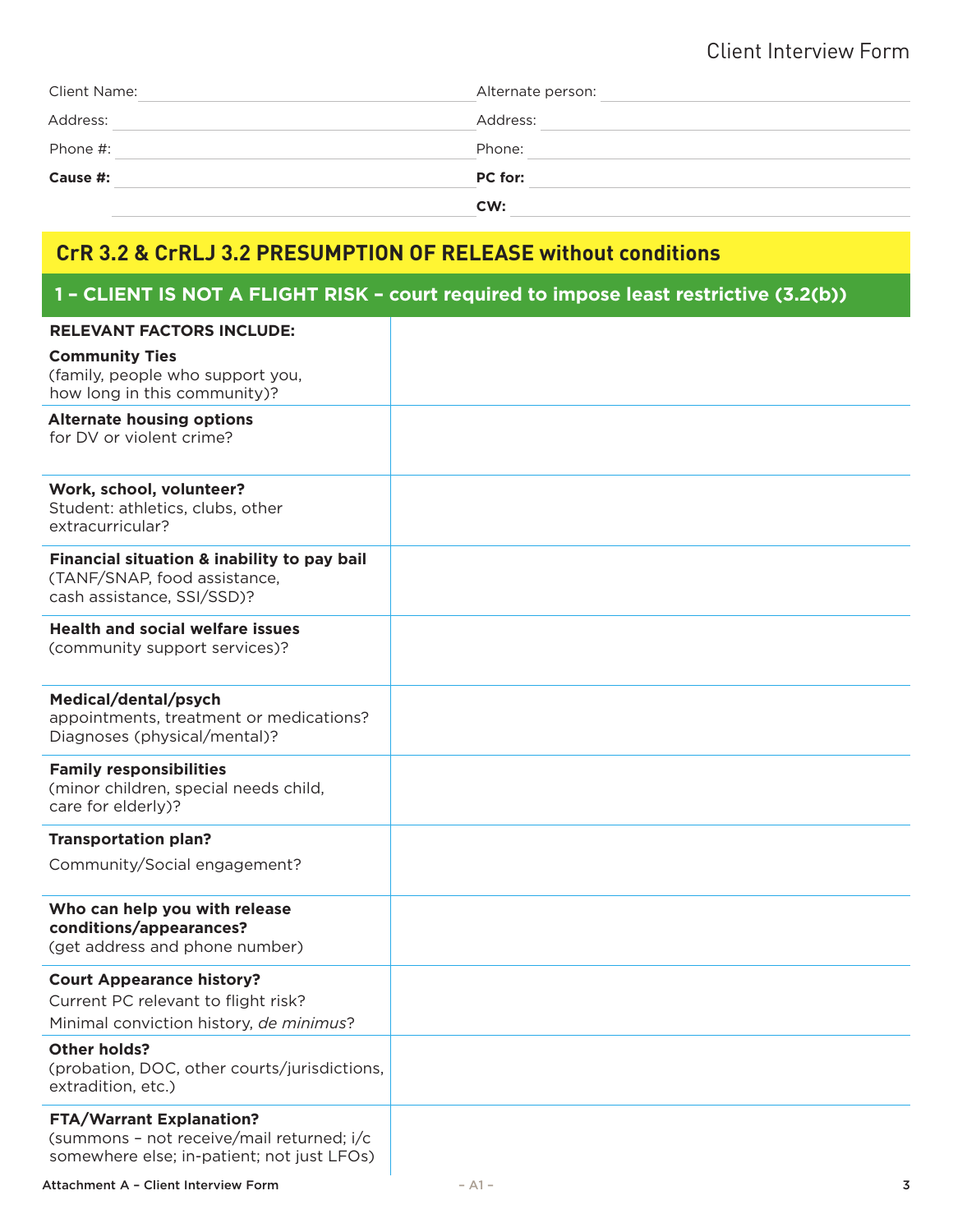| 2 - No substantial danger client will interfere with witnesses or commit violent crime                                                                                                                                                    |                                                                                                                                                                                                                                                                                           |  |  |
|-------------------------------------------------------------------------------------------------------------------------------------------------------------------------------------------------------------------------------------------|-------------------------------------------------------------------------------------------------------------------------------------------------------------------------------------------------------------------------------------------------------------------------------------------|--|--|
| <b>State argues "COMMUNITY SAFETY"</b>                                                                                                                                                                                                    | Consider offering/agreeing to conditions of release:                                                                                                                                                                                                                                      |  |  |
| State argues violent criminal history:<br>$\Box$ Assault<br>$\Box$ Class A<br>$\Box$ Manslaughter<br>Extortion<br>$\Box$ Indecent w/forcible<br>$\Box$ Robbery<br>$\Box$ Kidnapping<br>$\Box$ Drive-by<br>$\Box$ Arson<br>Veh. Hom/Asslt. | Client agrees to report regularly and remain under<br>supervision of:<br>$\Box$ officer of the court (PTS);<br>$\Box$ other person (family member or employer [#7]); or<br>□ agency (private EHM/GPS company); AND/OR<br>$\sqcup$ Client agrees not to possess dangerous weapons/firearms |  |  |
| State argues lengthy criminal history                                                                                                                                                                                                     | Is the conviction history relevant? (i.e., similar)<br>Is the conviction history OLD?                                                                                                                                                                                                     |  |  |
| State argues past and present threats to<br>and/or interference with CW/Witnesses                                                                                                                                                         | Client agrees to:<br>$\Box$ Stay at least 1,000 feet away from person/location;<br>$\Box$ Not contact (person/business);<br>$\Box$ Not possess dangerous weapons/firearms                                                                                                                 |  |  |
| State argues client will commit new crimes<br>while on PTR/probation/DOC?                                                                                                                                                                 | Client agrees to:<br>$\Box$ Maintain law abiding behavior<br>$\Box$ Report to PTS/probation/DOC w/in 48 business hrs.<br>of release<br>$\Box$ Update her contact information with PTS/probation/DOC<br>w/in 48 business hours of release                                                  |  |  |
| State argues past and/or present use or<br>threat to use deadly weapon/firearm?                                                                                                                                                           | Client agrees not to possess dangerous weapons<br>and/or firearms.<br>• How old is the past use/threat? •                                                                                                                                                                                 |  |  |
| State argues client is on Probation or<br>DOC at the time of alleged offense -<br>already supervised and cannot follow<br>the rules.                                                                                                      | Client agrees to:<br>$\Box$ Not consume alcohol or non-Rx drugs;<br>$\Box$ Report within 48 business hours of release;<br>$\Box$ Update her contact information with probation/DOC w/in<br>48 business hours of release                                                                   |  |  |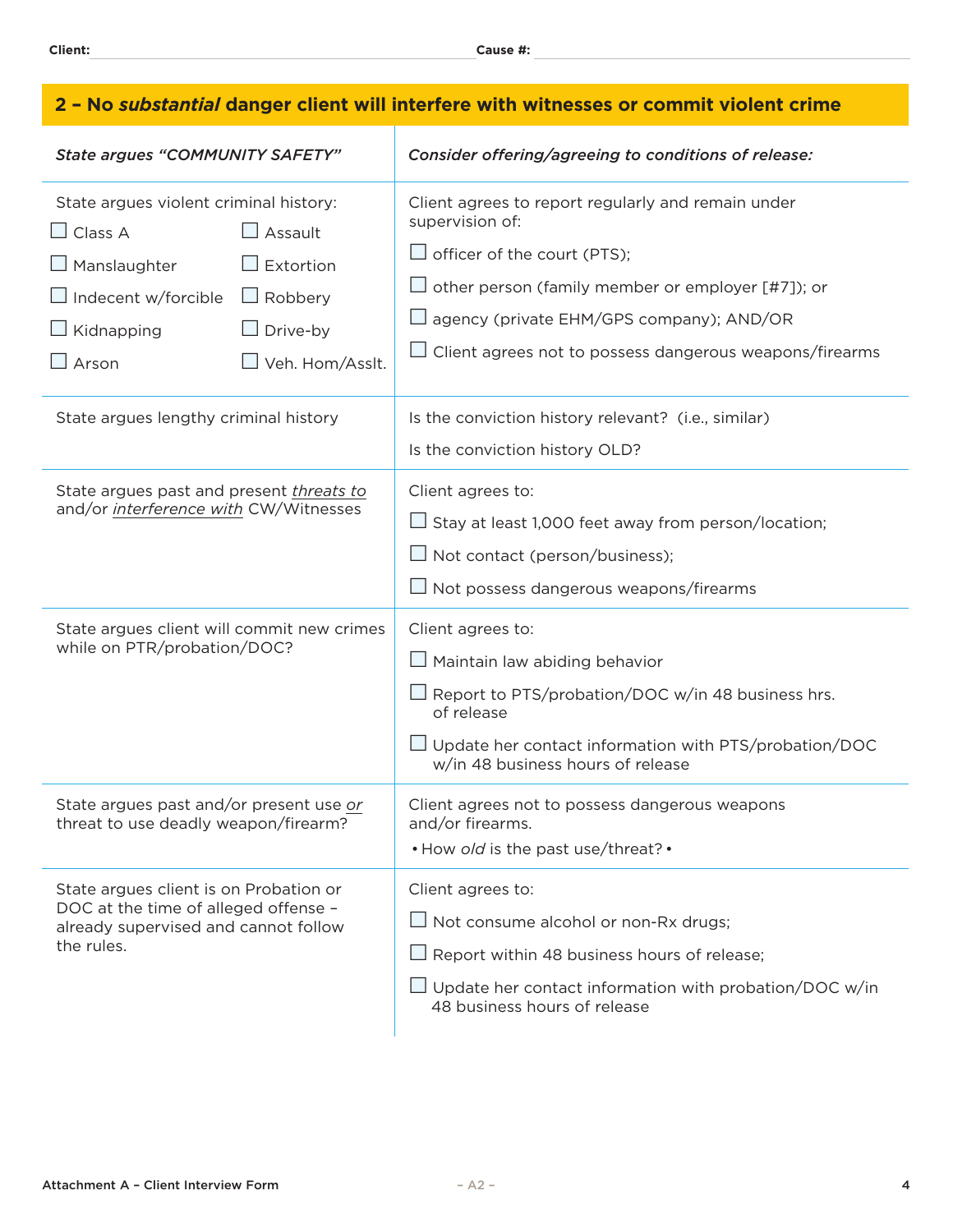| 3.2 (b) FTA - Least Restrictive<br><b>Conditions</b>                          | 3.2 (d) Substantial Danger - Least Restrictive<br><b>Conditions</b>                                                                      |  |
|-------------------------------------------------------------------------------|------------------------------------------------------------------------------------------------------------------------------------------|--|
| $\Delta$ in 'custody' of person/org who<br>1.<br>will supervise               | Prohibit $\Delta$ from approaching/communicating w/specific<br>$\mathbf{1}$ .<br>persons or classes of persons                           |  |
| 2. Restrict $\Delta$ 's travel, association,<br>residence                     | Prohibit $\Delta$ from certain areas (i.e., w/in 1,000 feet of CW's<br>2.<br>house, workplace, school )                                  |  |
| 6. $\Delta$ i/c at night or on GPS/SCRAM                                      | Prohibit $\Delta$ from possession dangerous weapons/firearms; no<br>3.<br>alcohol or drugs not Rx                                        |  |
| 7. Any other condition deemed<br>reasonably necessary to<br>assure appearance | Require $\Delta$ to report regularly to and remain under supervision<br>4.<br>of an officer of the court (PTS) or other person or agency |  |
|                                                                               | 5. Prohibit $\Delta$ from committing violation of criminal law                                                                           |  |
|                                                                               | $\Delta$ in 'custody' of person/org who will supervise<br>7.                                                                             |  |
|                                                                               | Restrict $\Delta$ 's travel, association, residence<br>8.                                                                                |  |
|                                                                               | 9. $\Delta$ i/c at night or on GPS/SCRAM                                                                                                 |  |
|                                                                               | 10. Any other condition deemed reasonably necessary to<br>assure appearance                                                              |  |

#### **Notes For Trial Counsel:**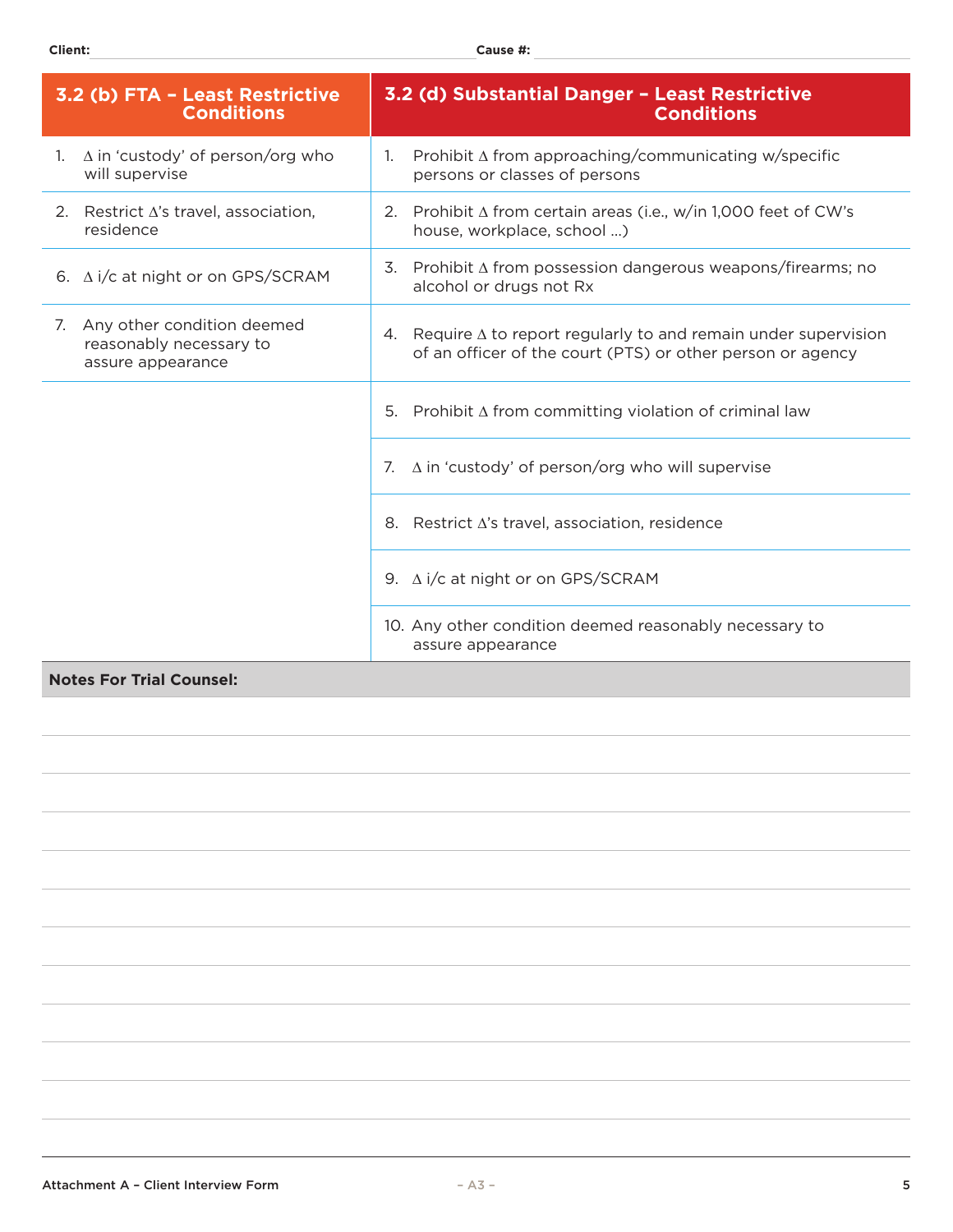## <span id="page-8-0"></span>**ATTACHMENT B**

Using CrR(LJ) 3.2 in Practice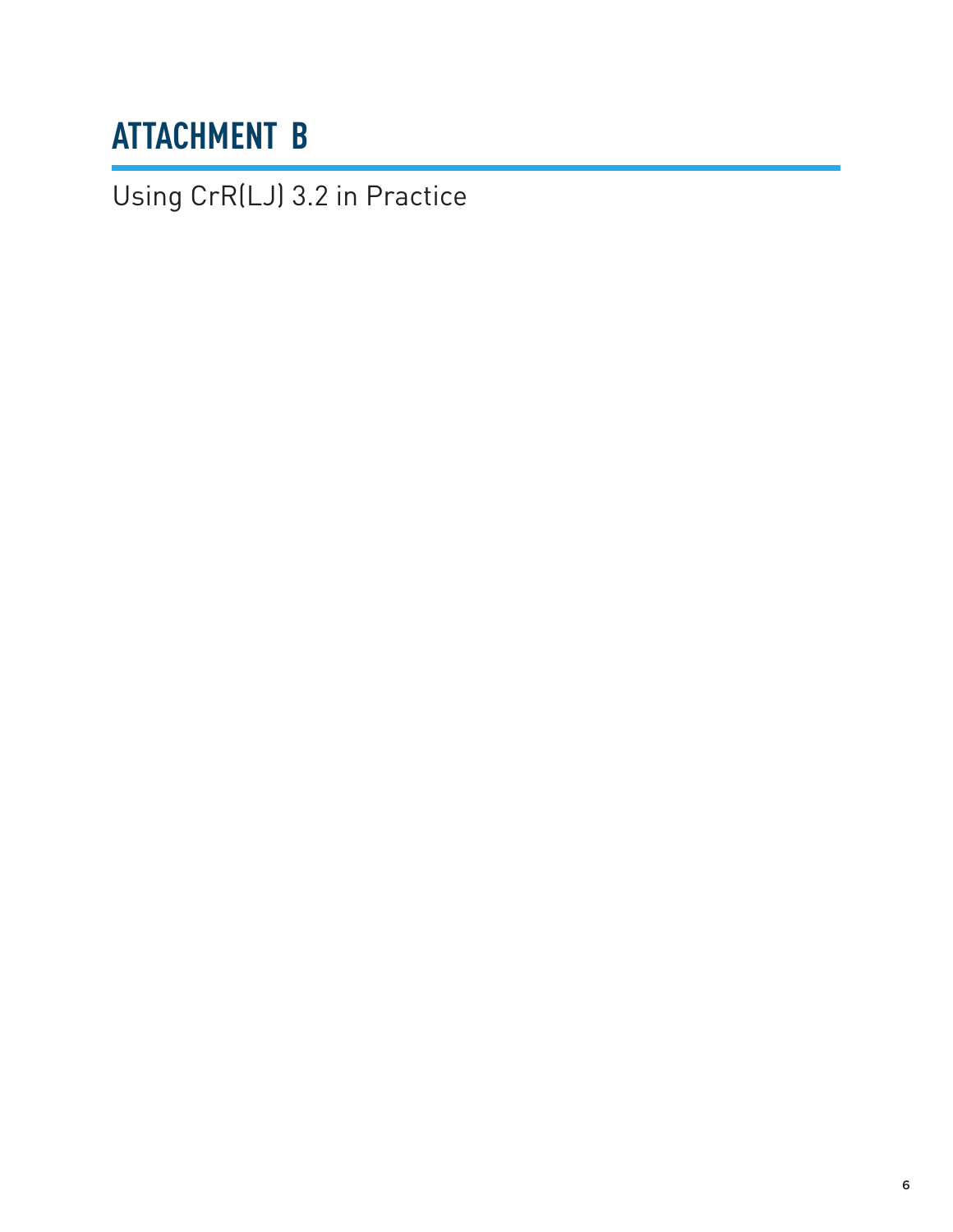#### **The Presumption of Innocence means a Presumption of Pretrial Release**

CrR(LJ) 3.2 provides that "[a]ny person, other than a person charged with a capital offense, *shall… be ordered released* on the accused's personal recognizance pending trial…"

#### **This presumption can only be defeated if the Court finds either**

(1) the accused's personal recognizance will not "reasonably assure" their appearance at future court dates,

or

- (2) "there is shown" by the Prosecutor "a likely danger\* that the accused
	- (a) will commit a **violent** crime<sup>+</sup>, or
	- (b) will seek to intimidate witnesses, or… unlawfully interfere with the administration of justice."

While the Prosecutor bears the burden of presenting evidence to overcome the presumption of pretrial release, CrRLJ 3.2 *requires the Court to consider all relevant factors,* most of which are mitigating:

#### **Mitigating Factors for Future Appearance:**

- History of response to legal process, particularly court orders to appear;
- Community ties, especially:
	- Length of residence;
	- Family ties and relationships;
	- Employment status and history;
	- Enrollment in school or job training;
	- Participation in counseling program;
	- Participation in cultural activities;
	- Receipt of government assistance;
- Reputation, character, and mental condition;
- Willingness of responsible community members to vouch for the accused's reliability and assist the accused in complying with any conditions of release;
- Any other factors indicating the accused's ties to the community.

#### **Other Factors for Future Appearance:**

- Criminal record, if any;
- Nature of the charge, if relevant to the risk of nonappearance.

#### **Mitigating Factors for Showing of Substantial Danger:**

- Reputation, character, and mental condition;
- Willingness of responsible community members to vouch for the accused's reliability and assist the accused in complying with any conditions of release;
- History of compliance with pretrial conditions, probation, or parole;
- Nature of the charge (if nonviolent);
- Nonviolent criminal record.

#### **Other Factors for Showing of Substantial Danger:**

- History of committing offenses while on pretrial release, probation, or parole;
- Nature of the charge (if violent);
- Violent criminal record;
- Any evidence of threats to victims or witnesses, either past or present;
- Record of using deadly weapons or firearms, especially to victims or witnesses.

**<sup>\*</sup>**A likely danger means the accused is more likely than not to commit a violent crime or interfere with the administration of justice. The mere possibility they will do so is not enough for the judge to impose conditions on pretrial release.

<sup>+</sup>Any likelihood the accused will commit a nonviolent crime—other than witness intimidation — is irrelevant.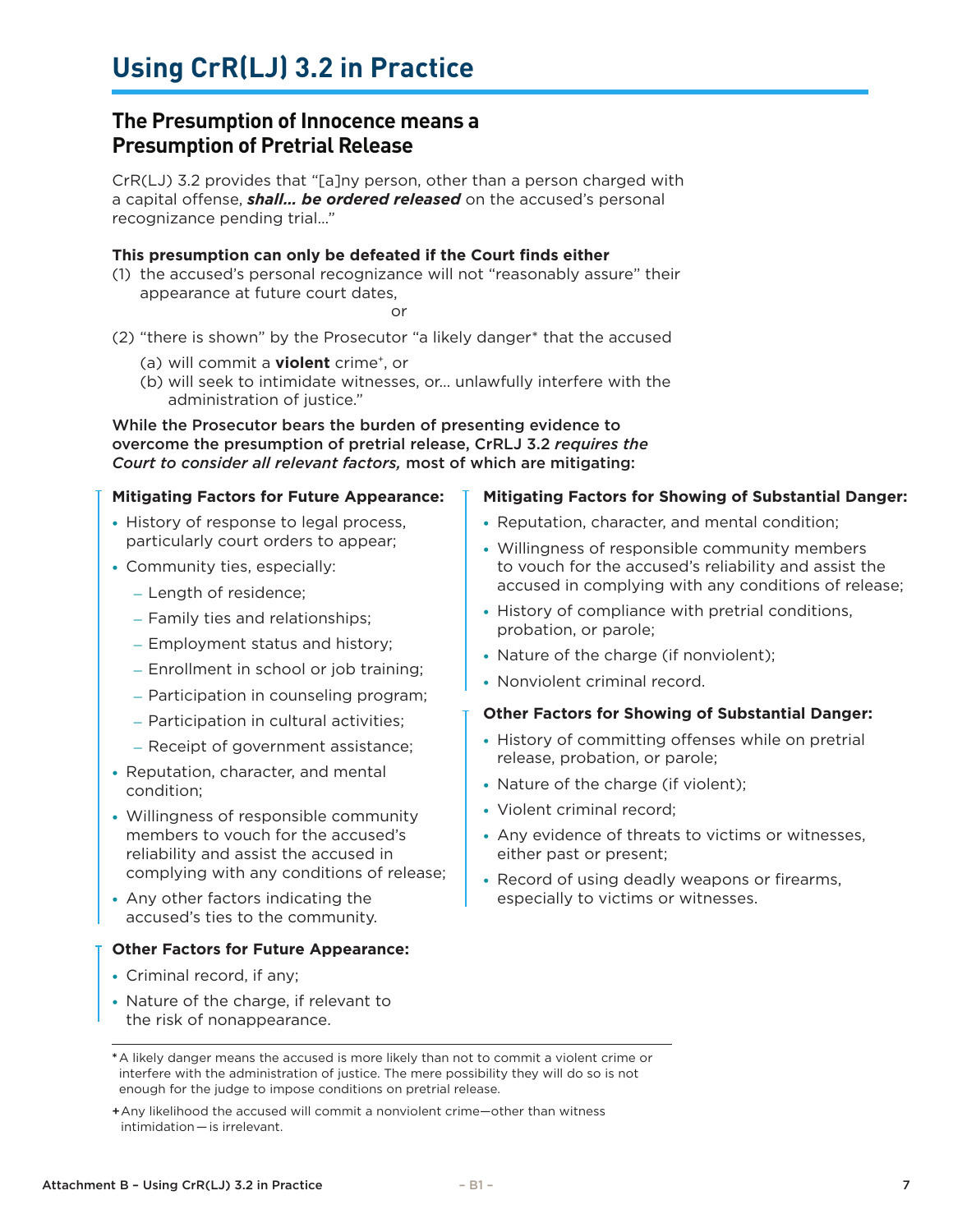### **Using CrR(LJ) 3.2 in Practice**

Defense attorneys can and should use every mitigating factor to demonstrate their client does not pose either a risk or nonappearance or a risk of committing a violent crime, intimidating witnesses, or otherwise interfering with the administration of justice. The Court should consider each of these factors on the record before setting any conditions of pretrial release.

If the Court—upon full consideration of all relevant factors—finds that pretrial release on the accused's personal recognizance will be insufficient, the Court may impose conditions on pretrial release.

If the accused poses a flight risk, the Court **must impose the least restrictive** of the following conditions (or combination of conditions) necessary to reasonably assure their future appearance:

- Place the accused in the custody of a designated person or organization agreeing to supervise the accused pretrial;
- Place restrictions on the travel, association, or living arrangements of the accused pretrial;
- Require the accused to return to custody during specified hours (day release);
- Require the accused to be placed on electronic monitoring, if available;
- Impose any condition other than detention deemed reasonably necessary to assure appearance as required.

If the accused poses a likely danger of committing violent crime or interfering with the administration of justice, the **Court may impose any or all** of the following conditions necessary to mitigate that risk:

- Place the accused in the custody of a designated person or organization agreeing to supervise the accused pretrial;
- Place restrictions on the travel, association, or living arrangements of the accused pretrial;
- Require the accused to return to custody during specified hours (day release);
- Require the accused to be placed on electronic monitoring, if available;
- Prohibit the accused from:
	- approaching or communicating with particular persons or classes of persons (no contact);
	- going to certain geographical areas or premises (no entry);
	- possessing any dangerous weapons or firearms, or engaging in certain described activities (no weapons);
	- possessing or consuming any intoxicating liquors or drugs not prescribed to the accused (no drugs/alcohol);
	- committing any violations of criminal law;
- Require the accused to report regularly to and remain under the supervision of an officer of the court or other person or agency;
- Impose any condition other than detention deemed reasonably necessary to assure noninterference with the administration of justice and reduce danger to others or the community.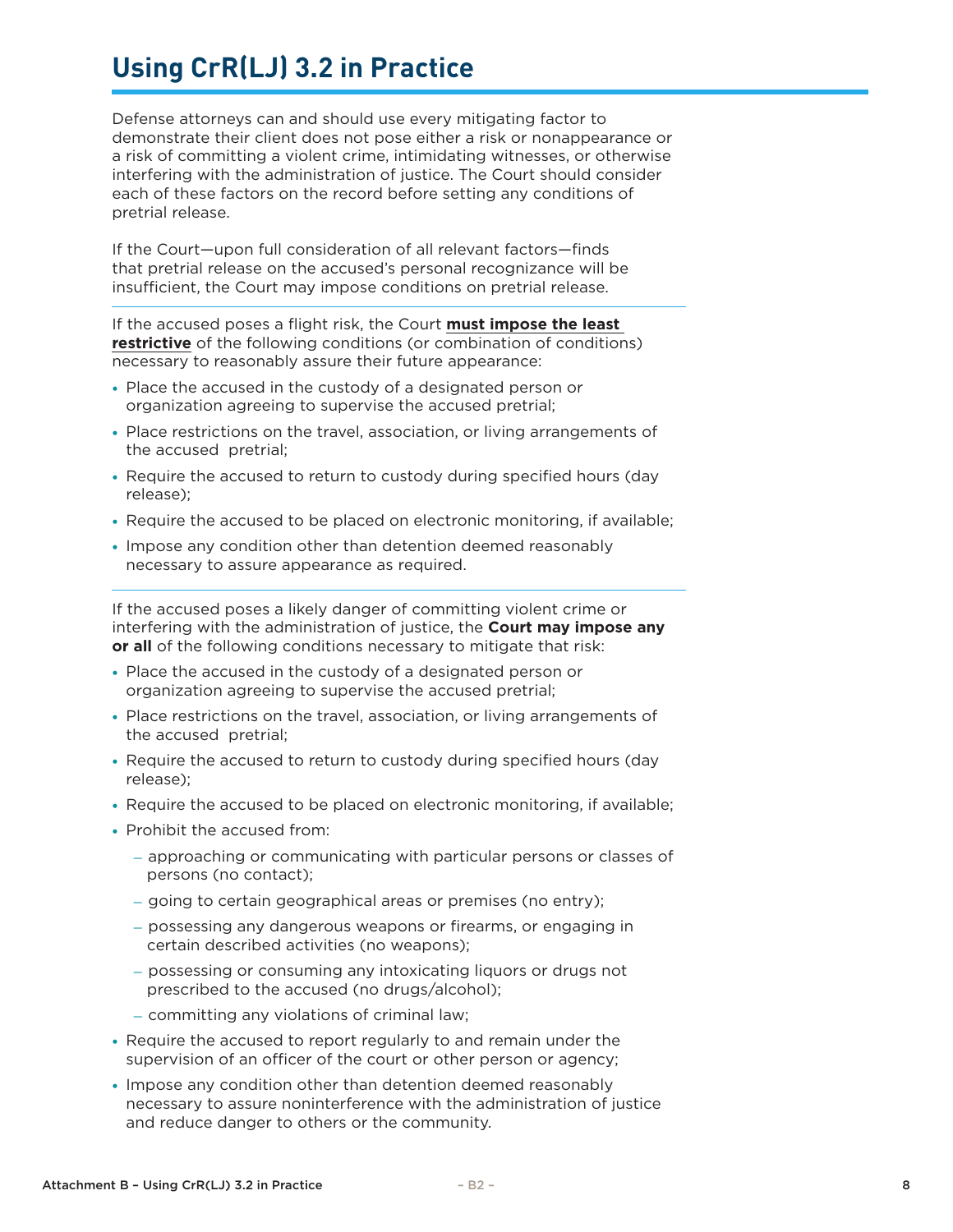### **MONEY BAIL IS A CONDITION OF LAST RESORT.**

The Court may impose bail **ONLY IF** the Court finds no less restrictive condition or combination of conditions are sufficient to reasonably assure the accused's appearance or mitigate the likelihood the accused will commit a violent crime or otherwise interfere with the administration of justice.

#### **Bail should be determined by the accused's ability to pay, not by the nature of the charge.**

The Court **MUST consider the accused's financial resources** for the purposes of setting a bail amount that will reasonably assure future appearance and the safety of the community. No one is supposed to be held on bail they cannot afford. For indigent defendants, this may mean any amount of bail is inappropriate.

#### **Bail is not a punishment and is not meant to keep the accused detained pretrial.**

The purpose of bail is to guarantee the accused will comply with all other conditions of their pretrial release and ensure their future appearance when required by the Court. **The accused remain innocent until proven guilty.**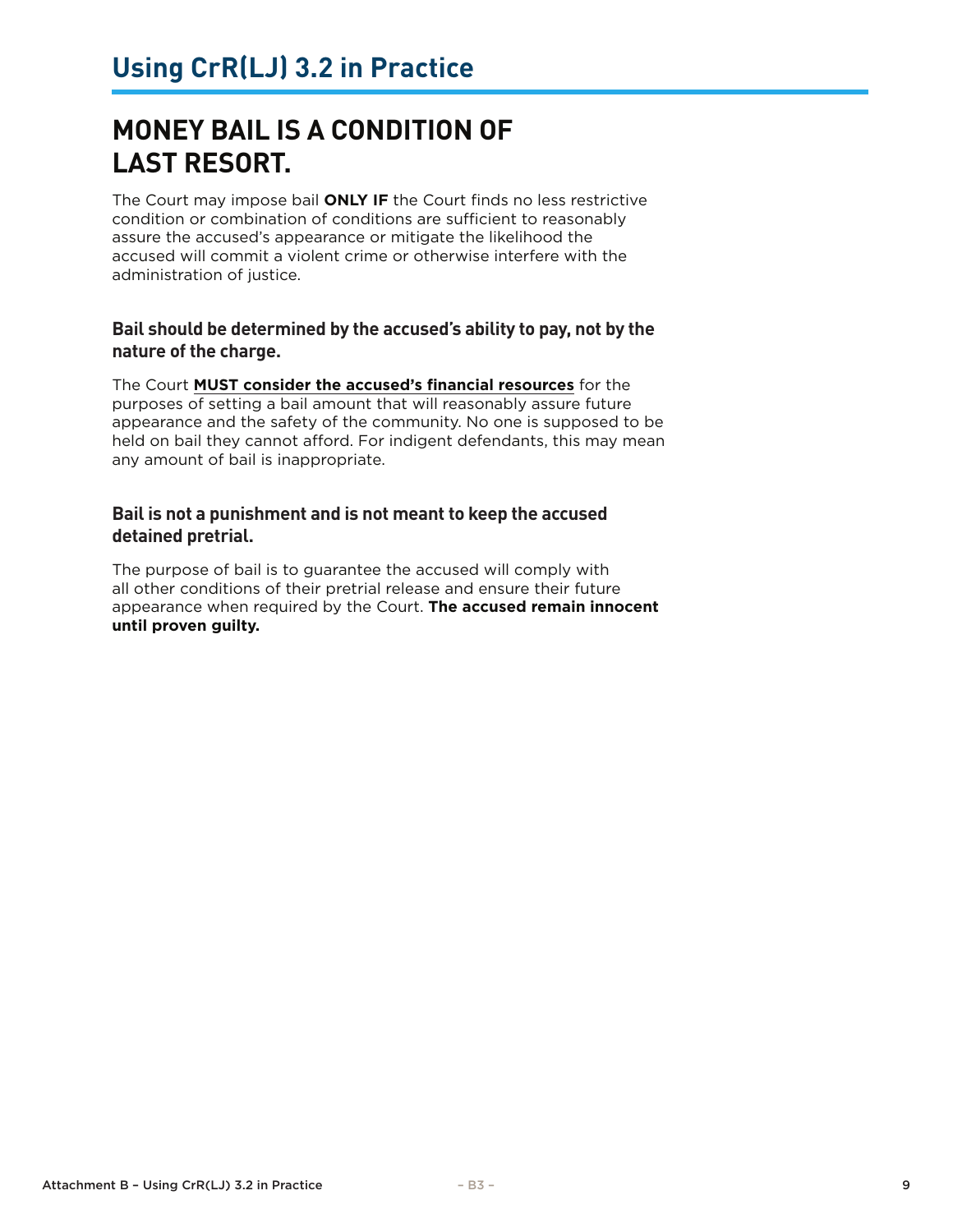# <span id="page-12-0"></span>**ATTACHMENT C**

Model Pretrial Release Order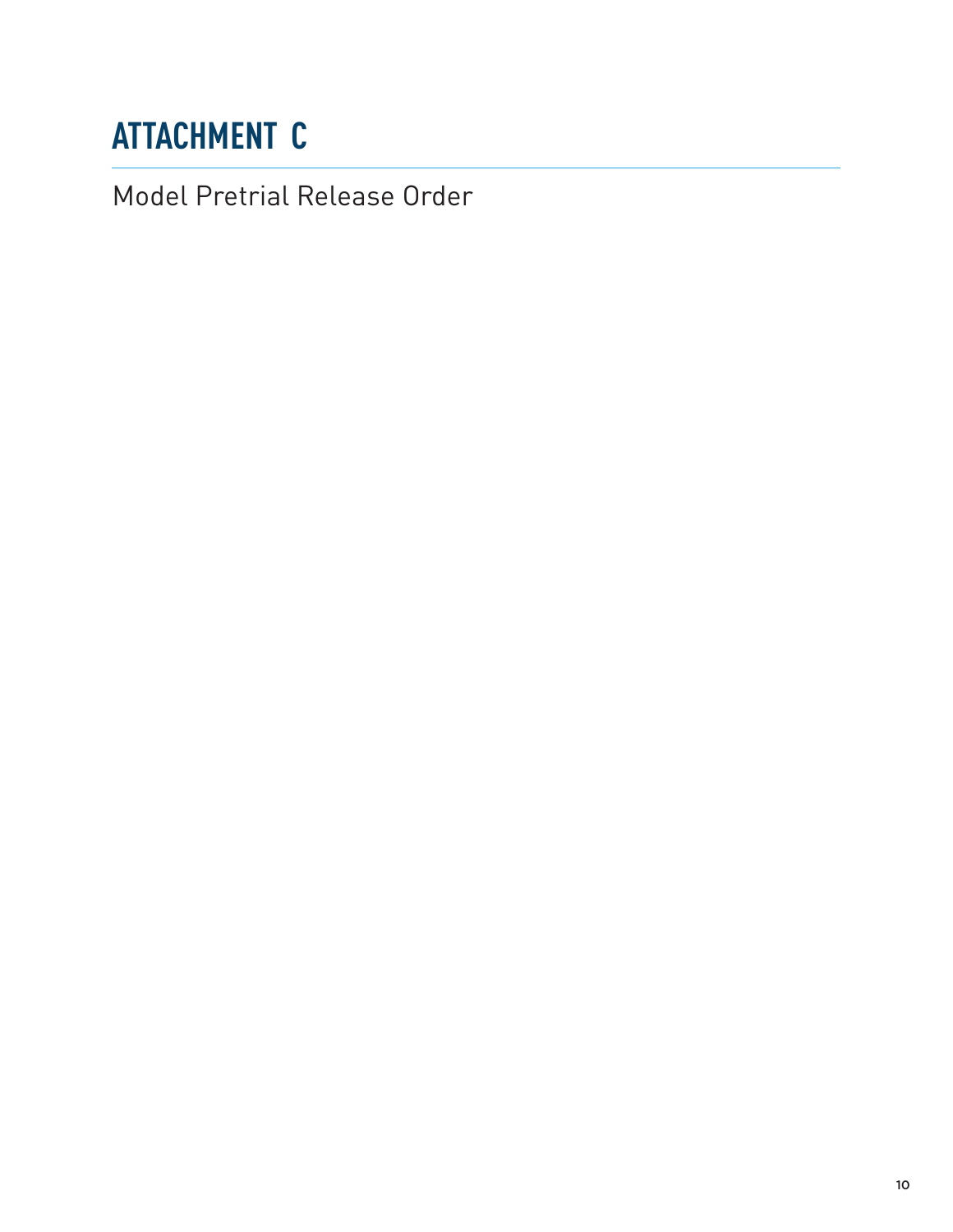#### **IN THE MUNICIPAL COURT OF THE CITY OF**

| CITY OF | PLAINTIFF |                  |
|---------|-----------|------------------|
|         |           | Case #           |
| v.      |           |                  |
|         |           |                  |
|         | DEFENDANT | ORDER ON RELEASE |

Under CrRLJ 3.2(a), any person, other than a person charged with a capital offense, shall… be ordered released on the accused's personal recognizance pending trial unless the court makes at least one of three findings: a) personal recognizance will not reasonably assure the accused's appearance when required, b) there is a likely danger the accused will commit a violent crime, or c) there is a likely danger the accused will seek to intimidate witnesses or will unlawfully interfere with the administration of justice.

| Will recognizance reasonably assure the accused's appearance when required?              | $\sqsupset$ Yes | $\Box$ No |
|------------------------------------------------------------------------------------------|-----------------|-----------|
| Does the accused have ties to the community?                                             | $\Box$ Yes      | $\Box$ No |
| Is the accused connected with social services, treatment, or counseling?                 | $\Box$ Yes      | $\Box$ No |
| Is the accused employed, enrolled in school, or engaged in treatment or social services? | $\Box$ Yes      | $\Box$ No |
| Is there someone who will assist the accused in complying with conditions?               | $\Box$ Yes      | $\Box$ No |
| Other:                                                                                   |                 |           |
|                                                                                          |                 |           |

| 2. Has there been shown a likely danger the accused will commit a <i>violent</i> crime, will seek to |            |           |
|------------------------------------------------------------------------------------------------------|------------|-----------|
| intimidate witnesses, or will unlawfully interfere with the administration of justice?               | $\Box$ Yes | ∩ No      |
| Does the accused have a record of threats to victims or witnesses?                                   | ∏ Yes      | $\Box$ No |
| Does the accused have a record of interference with the administration of justice?                   | ∏ Yes      | Π Nο      |
| Is there evidence of present threats to or intimidation of witnesses?                                | ∏ Yes      | $\Box$ No |
| Other:                                                                                               |            |           |

#### The accused is to be released:  $\square$  without conditions upon promise to appear  $\square$  with conditions.

Under CrRLJ 3.2(b), if conditions are to be imposed, the "least restrictive" conditions shall be imposed.

Are financial conditions more restrictive for this accused than non-financial conditions?  $\Box$  Yes - The Court will impose non-financial conditions.  $\Box$  No - The Court will impose financial conditions.

#### **Non-Financial Conditions (listed in order of restrictiveness)**

| $\Box$ No criminal law violations                                        | $\Box$ Restrictions on travel, association, or place of abode                                                  |                        |                                          |  |
|--------------------------------------------------------------------------|----------------------------------------------------------------------------------------------------------------|------------------------|------------------------------------------|--|
| $\Box$ Possess of no weapons                                             | $\Box$ Placement of accused in the custody of a person or organization                                         |                        |                                          |  |
| $\Box$ Surrender of weapons                                              | $\Box$ No driving without a valid operator license and insurance                                               |                        |                                          |  |
| $\Box$ No blood or BAC refusal if requested by a law enforcement officer |                                                                                                                |                        |                                          |  |
| $\Box$ Abstain from alcohol                                              | $\Box$ Abstain from marijuana                                                                                  |                        | $\Box$ Abstain from non-prescribed drugs |  |
| $\Box$ Day reporting:                                                    | $\Box$ telephone - 1, 3, or 5 times/week $\Box$ in person - 1, 3, or 5 times/week                              |                        |                                          |  |
|                                                                          | $\Box$ Detention by electronic home monitoring $\Box$ Random breathalyzers or urinalysis $\Box$ Scram or BA/RT |                        |                                          |  |
| $\Box$ Other conditions reasonably necessary:                            |                                                                                                                |                        |                                          |  |
|                                                                          | <b>Financial Conditions (listed in order of restrictiveness)</b>                                               |                        |                                          |  |
| $\Box$ \$500 bail for a misdemeanor:                                     | $\Box$ unsecured bond                                                                                          | $\Box$ appearance bond | $\Box$ secured bond                      |  |
| $\Box$ \$1000 bail for a gross misdemeanor:                              | $\Box$ unsecured bond                                                                                          | $\Box$ appearance bond | $\Box$ secured bond                      |  |
| <u>bail: and the second second bail:</u><br>$\square$ \$                 | $\Box$ unsecured bond                                                                                          | $\Box$ appearance bond | $\Box$ secured bond                      |  |
| Good cause for amount exceeding \$500/\$1000:                            |                                                                                                                |                        |                                          |  |
| Date:<br><u> 1980 - Jan Stein Berlin, amerikansk politiker (</u>         |                                                                                                                |                        | Judge                                    |  |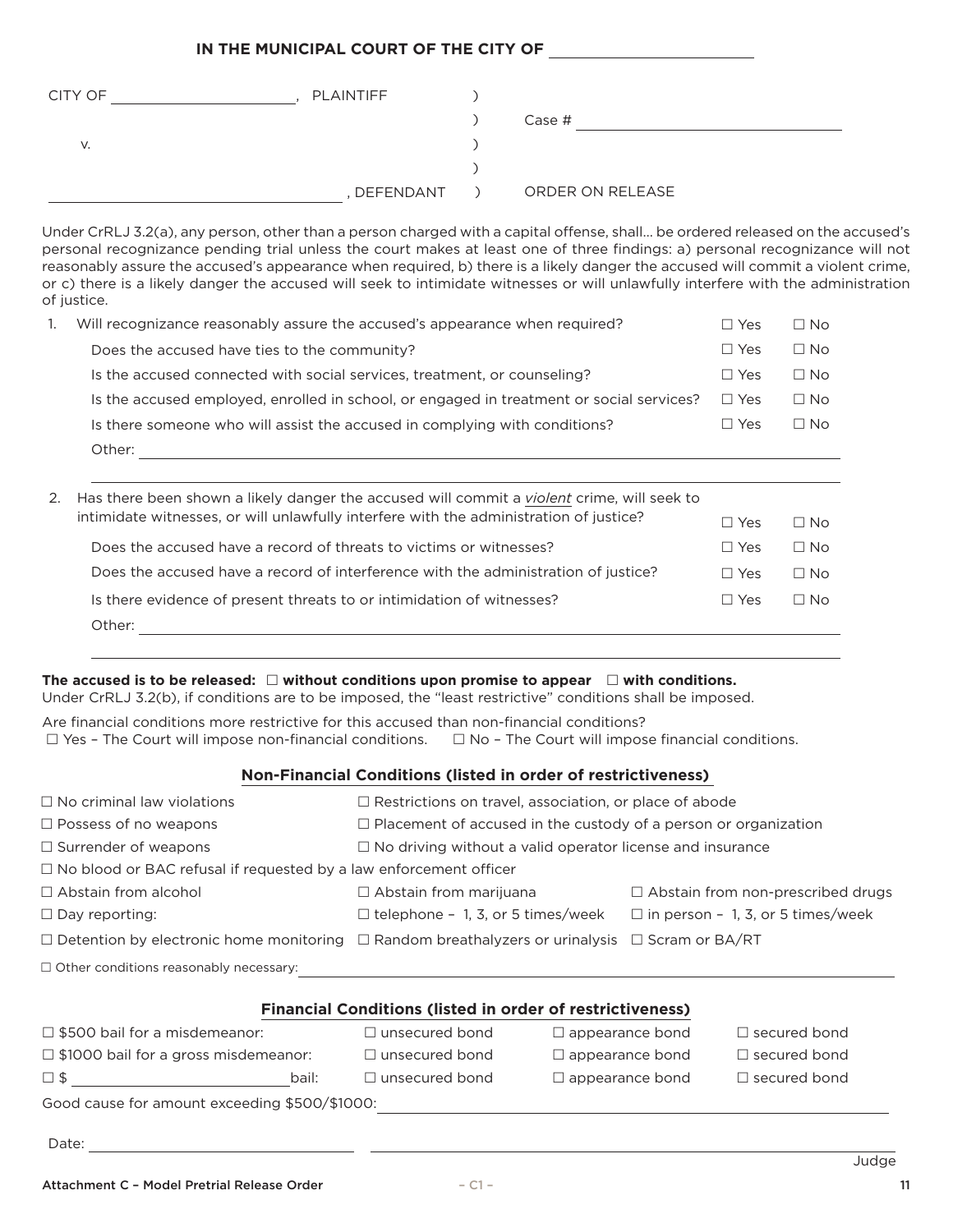# <span id="page-14-0"></span>**ATTACHMENT D**

List of Structural Barriers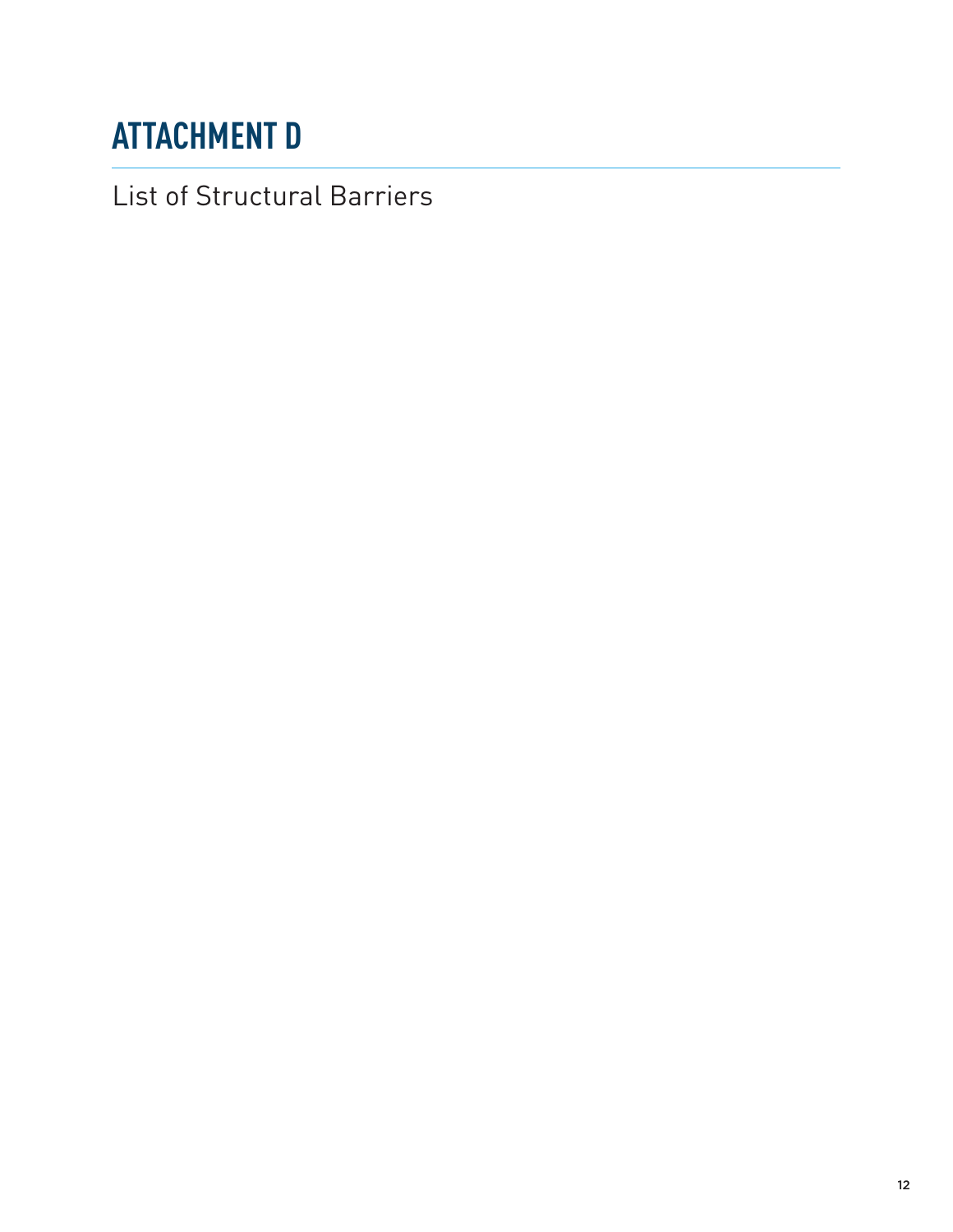### **Structural Barriers**

- 1) Lack of defense counsel present at initial appearance hearings
- 2) Inadequate access to clients and insufficient time for defenders to prepare for hearings
- 3) Inconsistent implementation and enforcement of CrR(LJ) 3.2 statewide
- 4) No access to police reports or pre-trial services reports
- 5) Early morning scheduling of initial appearance dockets (schedule hearings in the afternoon to allow for more preparation and time to meet with clients)
- 6) Defender offices not being promptly notified of new arrests and provided client names so defenders can meet clients in custody and prepare for court sooner
- 7) Lack of least restrictive and money bail alternatives offered
- 8) Failure of court to make ability to pay determination to post bail or to impose unsecured or appearance bonds that don't require collateral or the loss of money to bail agents
- 9) Lack of pre-trial and community-based services offered
- 10) Limited resources and staff support for defenders to interview clients and gather relevant information to support release arguments to the court
- 11) Assigning new and less experienced attorneys to initial appearance dockets (best practice is having skilled/highly trained attorneys handling these hearings)
- 12) Lack of automated text messaging systems that remind clients of their court dates and reduce FTAs and warrants
- 13) Use of pretrial risk assessment tools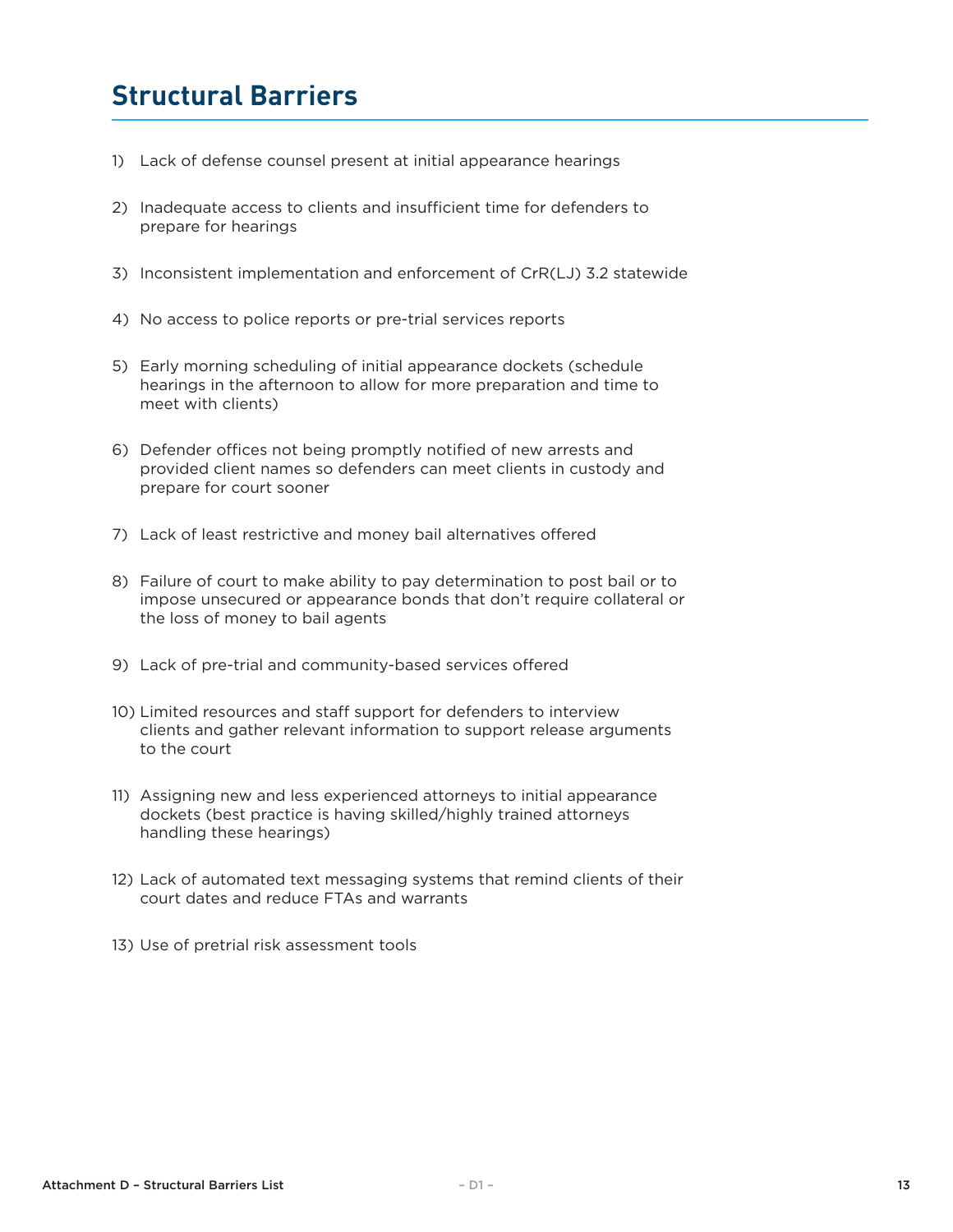# <span id="page-16-0"></span>**ATTACHMENT E**

CrR(LJ) 3.2 Bench Card Distributed to Judges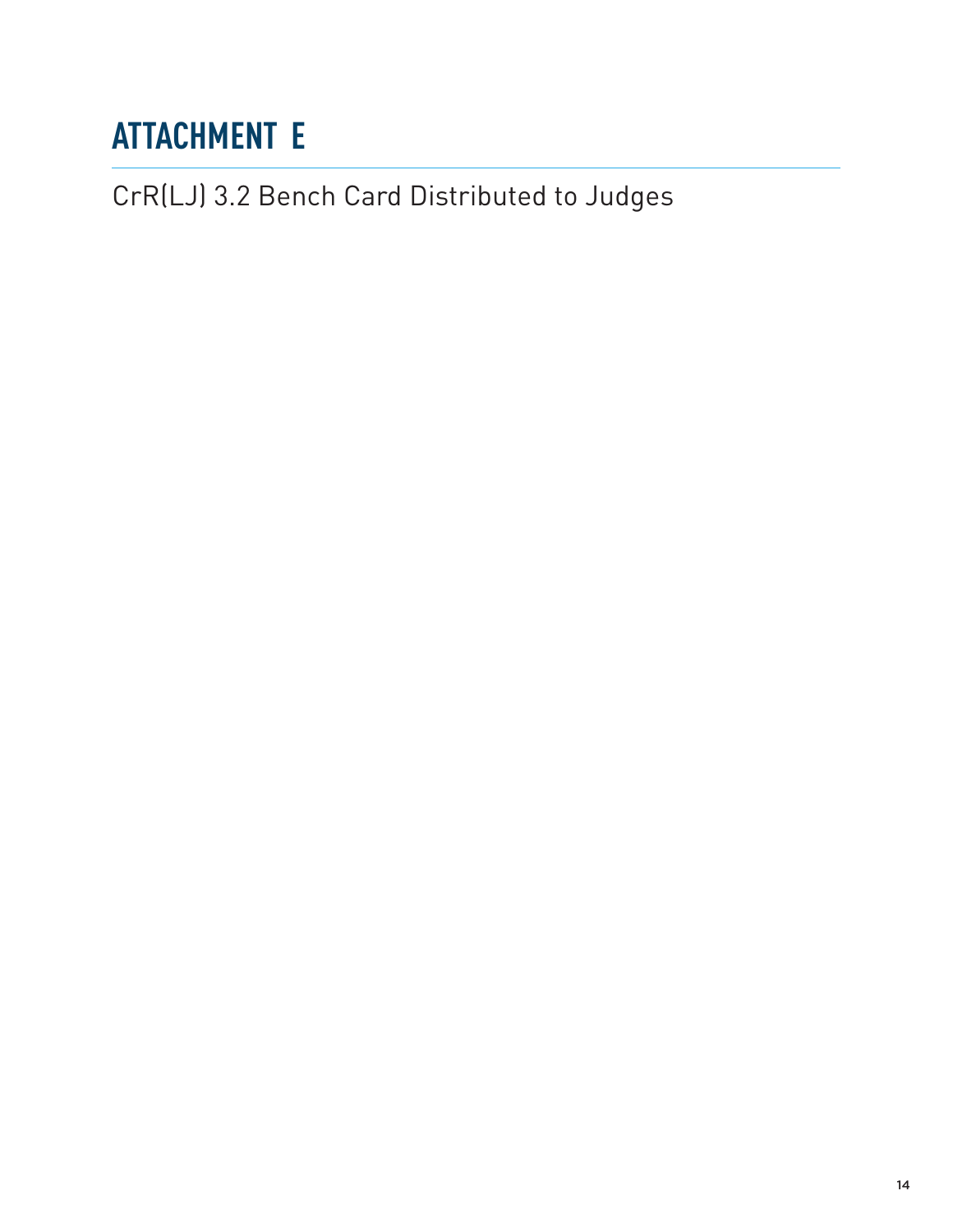#### **Washington Bail Law**

**Washington is a right to bail state. Article I, section 20: criminal defendants "shall be bailable by sufficient sureties." Except if:** 

- **charge is a capital crime ("when the proof is evident or the presumption great") OR:**
- **crime punishable by possibility of life (if "clear and convincing evidence of a propensity for violence")**

**Criminal Rule (CrR) 3.2 and Criminal Rule for Limited Jurisdictions (CrRLJ) 3.2 were amended in 2002, due to concerns that the prior court rule had disparate racial and economic impacts. PRESUMPTION OF RELEASE under CrR 3.2(a) and CrRLJ 3.2(a) unless:**

- **Likelihood of court nonappearance(FTA); OR**
- **Likely interference with witnesses, administration of justice; OR**
- **Likely commission of a violent crime**
	- o **"violent crime" not limited to SRA definition, RCW 9.94A.030**
	- o **but see Blomstrom v. Tripp, 189 Wn.2d 379 (2017) – DUI is not a "violent crime" Showing of likely failure to appear (FTA)**

**Relevant factors under CrR 3.2(c) and CrRLJ 3.2(c) for assessing likely FTA:**

**Prior bench warrants**

**NOTE: The number could include warrants unrelated to court FTA, i.e., DOC warrants for noncompliance, warrants issued to ensure transport from another jurisdiction, arrest warrants for new charge when defendant is already in custody**

- **Employment, family/community ties**
- **Enrollment in school, counseling, treatment, or volunteer activities**
- **Reputation, character, mental condition**
- **Length of residency**
- **Criminal record**

 **--------------**

- **Willingness of responsible community member to vouch for reliability and assist in compliance with release conditions**
- **Nature of the charge if relevant to risk of nonappearance**

**If FTA risk found, CrR 3.2(b) and CrRLJ 3.2(b) require least restrictive conditions:**

- **Placement with designated person or organization agreeing to supervise accused**
- **No contact orders with persons, places, geographical areas**
- **Restrictions on travel or place of abode**
- **Pretrial supervision- e.g., day reporting, work release, electronic monitoring, etc.**
- **Any condition other than detention to reasonably assure appearance**
- **Bond with sufficient solvent sureties or cash in lieu thereof**
	- o **But no "cash only" bail – State v. Barton, 181 Wn.2d 148 (2014)**
	- o **NOTE: Bond can be forfeited only for FTA - State v. Darwin, 70 Wn. App. 875 (1993)**
	- o **Bonding company keeps fee**
- **Appearance bond - bond in specified amount, and deposit in the court registry in cash or other security. Deposit:**
	- o **not to exceed 10% of bond amount**
	- o **can be forfeited for noncompliance with any condition, i.e., a new crime**
	- o **returned upon performance of conditions**
- **Unsecured bond - basically a written promise to appear, without any security**

**NOTE ON MONEY BAIL: Court must consider accused's financial resources in setting a bond that will reasonably assure appearance. CrR 3.2(b)(6), CrRLJ 3.2(b)(6)**

**Showing of substantial danger Relevant factors under CrR 3.2(e), CrRLJ 3.2(e) for assessing substantial risk of violent reoffense or interference with administration of justice:**

- **Nature of charge**
- **Criminal record**
- **Past or present threats or interference with witnesses, victims, administration of justice**
- **Past or present use or threatened use of deadly weapon, firearms**
- **Record of committing offenses while on pretrial release, probation or parole**
- **Reputation, character and mental condition**
- **Willingness of responsible community member to vouch for reliability and will assist in compliance with conditions**



This Benchcard was created by Washington's Pretrial Reform Task Force, a group led by the Minority and Justice Commission, the Superior Court Judges' Association, and the District and Municipal Court Judges' Association. May 2018.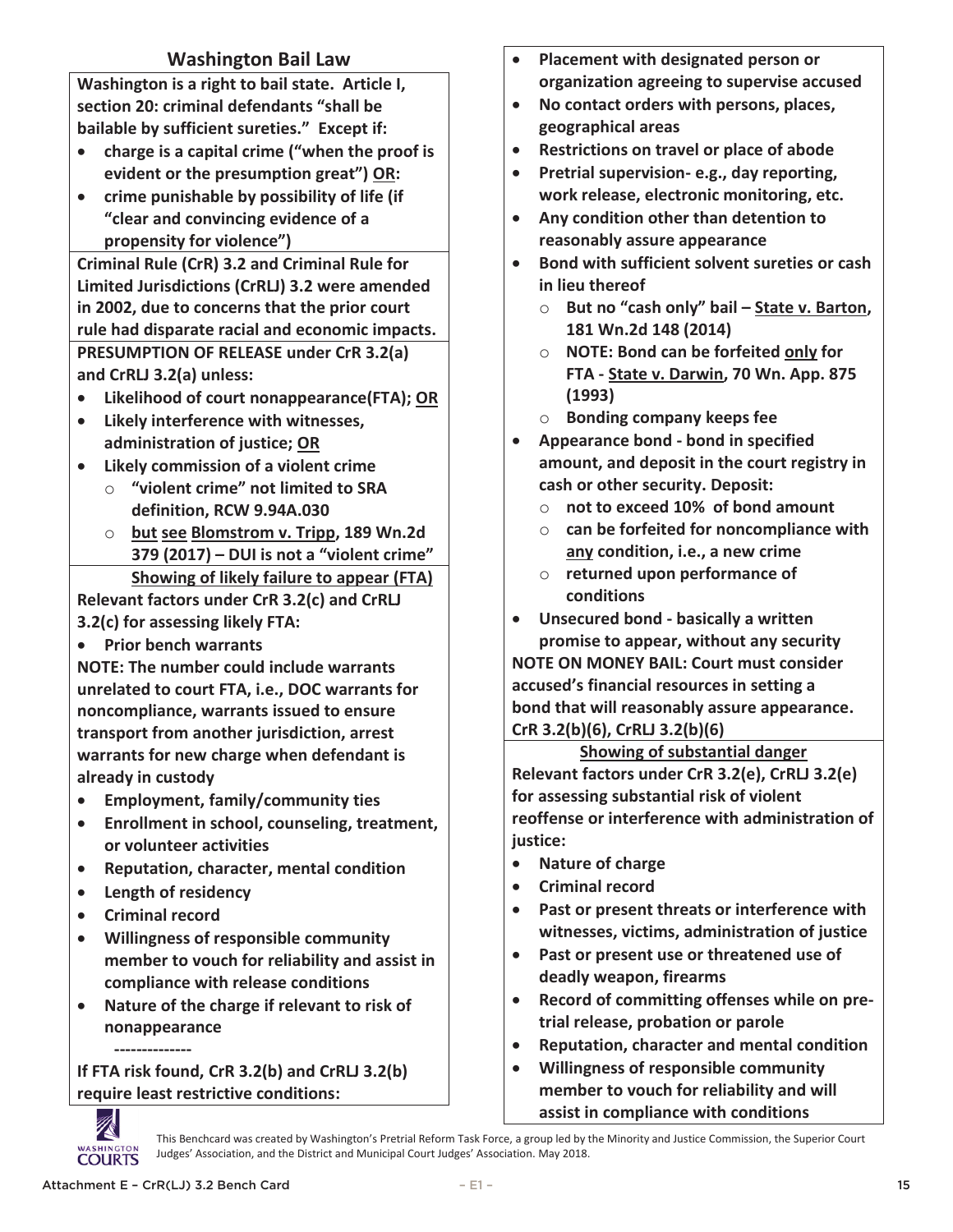#### **Accord RCW 10.21.050**

**----------- If court finds substantial risk of violent reoffense or interference with justice, CrR 3.2(d), CrRLJ 3.2(d) allow:**

- **Placement with designated person or organization agreeing to supervise accused**
- **No contact order with persons, places, geographical areas**
- **Restrictions on travel or place of abode**
- **No weapons or firearms, abstain from alcohol or non-prescribed drugs**
- **Pretrial supervision- e.g., day reporting work release, electronic monitoring, etc.**
- **No criminal law violations**
- **Any condition other than detention that will assure justice noninterference, reduce danger**
- **Unsecured bond – basically a written promise to appear, without security**
- **Bond with sufficient solvent sureties or cash in lieu thereof**
	- o **No "cash only" bail – State v. Barton, supra**
	- o **NOTE: Bond be forfeited only for FTA - State v. Darwin, supra**
	- o **Bonding company keeps fee**
- **Appearance bond – bond in a specified amount, and deposit in court registry cash or other security. Deposit:** 
	- o **not to exceed 10% of bond amount**
	- o **can be forfeited for noncompliance with any condition, i.e., a new crime**
	- o **returned upon performance of conditions**

**NOTE ON MONEY BAIL: Court must consider accused's financial resources in setting bond that will reasonably assure community safety, prevent justice interference. CrR 3.2(d)(6), CrRLJ 3.2(d)(6); accord RCW 10.21.050(3)(a)** 

 **------------ The court must find no less restrictive condition(s) than money bail will assure public safety and/or noninterference with justice. CrR 3.2(d)(6), CrRLJ 3.2(d)(6).**

**Delay of release authorized when:**

 **Person is intoxicated and release will jeopardize safety or public safety.** 

 **Person has mental condition warranting possible commitment. CrR 3.2(f), CrRLJ 3.2(f) Review of Conditions**

**Right to reconsideration after preliminary appearance if unable to post bail. CrR 3.2(j) NOTE: There is no parallel CrRLJ to CrR 3.2(j).**

#### **Revoking or Amending Release Order**

**Change of circumstances or new information or good cause. CrR 3.2(j)(k), CrRLJ 3.2(j)(k); accord RCW 10.21.030**

 **Revocation requires clear and convincing evidence. CrR 3.2(k)(2), CrRLJ 3.2(k)(2)**

#### **Cases and Statutes**

- **Individualized determination; no blanket conditions - State v. Rose, 146 Wn. App. 439 (2008); accord RCW 10.19.055 (individualized basis for class A, B felonies)**
- **Condition must relate to CrR 3.2, CrRLJ 3.2 goals, preventing FTA or violent crime or justice interference - State v. Rose, supra (random UAs not causally connected to court appearance); cf.,"Blomstrom "fix" below**
- **Condition must not authorize unlawful search - Blomstrom v. Tripp, 189 Wn.2d 379 (2017)-random UAs as a first-time DUI condition is unlawful search; not authorized by CrRLJ 3.2 or statute. But see "Blomstrom "fix"- RCW 10.21.030 authorizes UAs as pretrial condition for misdemeanors, gross misdemeanors (DUI), felonies.**
- **Condition must be least restrictive condition - Butler v. Kato, 137 Wn. App. 515 (2007) (alcohol treatment and sobriety meetings not least restrictive condition to assure court appearance and hence violate CrRLJ 3.2; also unconstitutional search and violated Fifth Amendment)**
- **RCW 10.21.015 – no work release, electronic monitoring, day monitoring or other pretrial supervision program if violent or sex offense and violent or sex offense in last 10 years, unless person has posted bail**
- **RCW 10.21.055 – ignition interlock or SCRAM required where charge is DUI, physical control, vehicular homicide or vehicular assault and prior conviction that involved alcohol**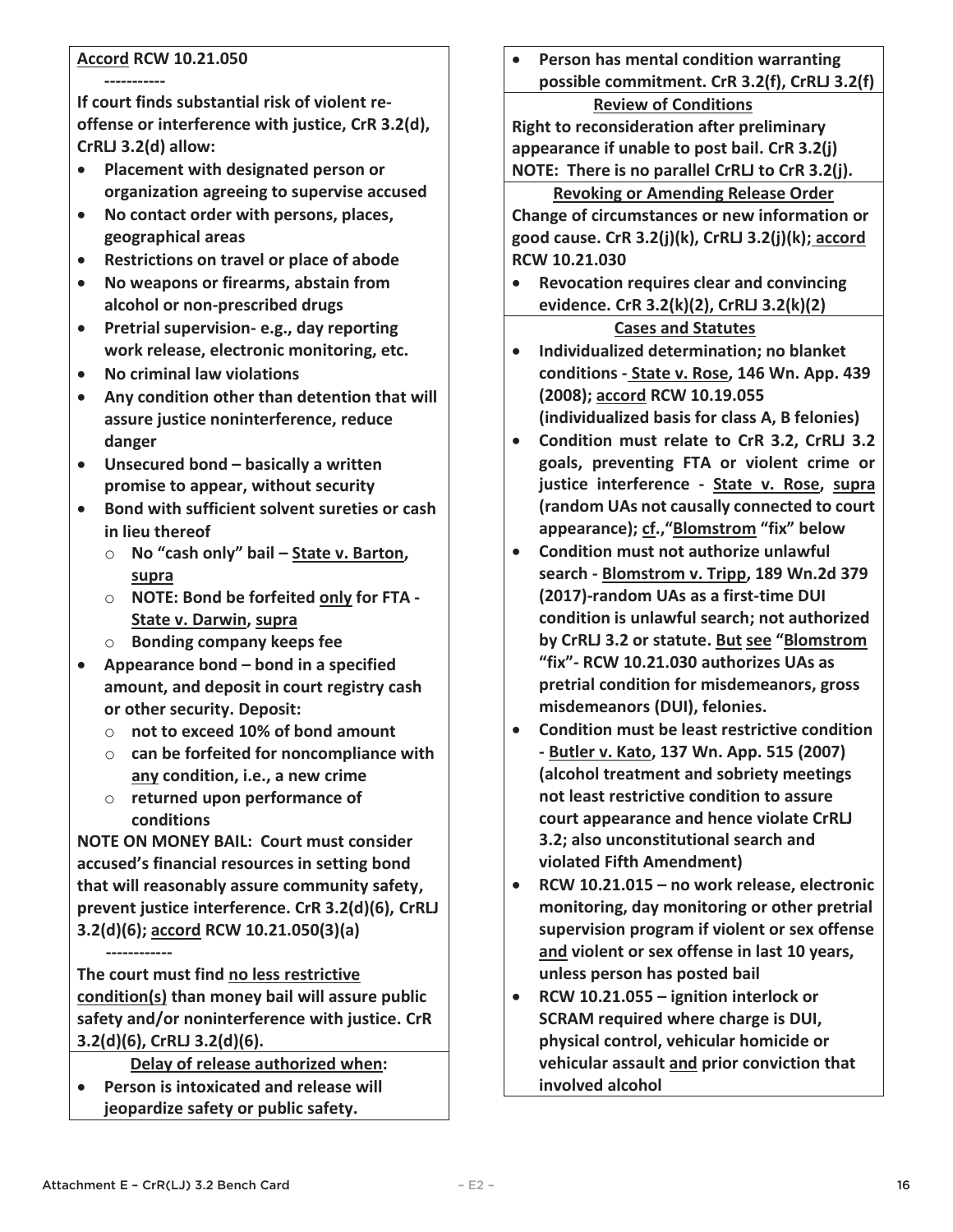# <span id="page-19-0"></span>**ATTACHMENT F**

Considering the Possible Effects of Pleading Guilty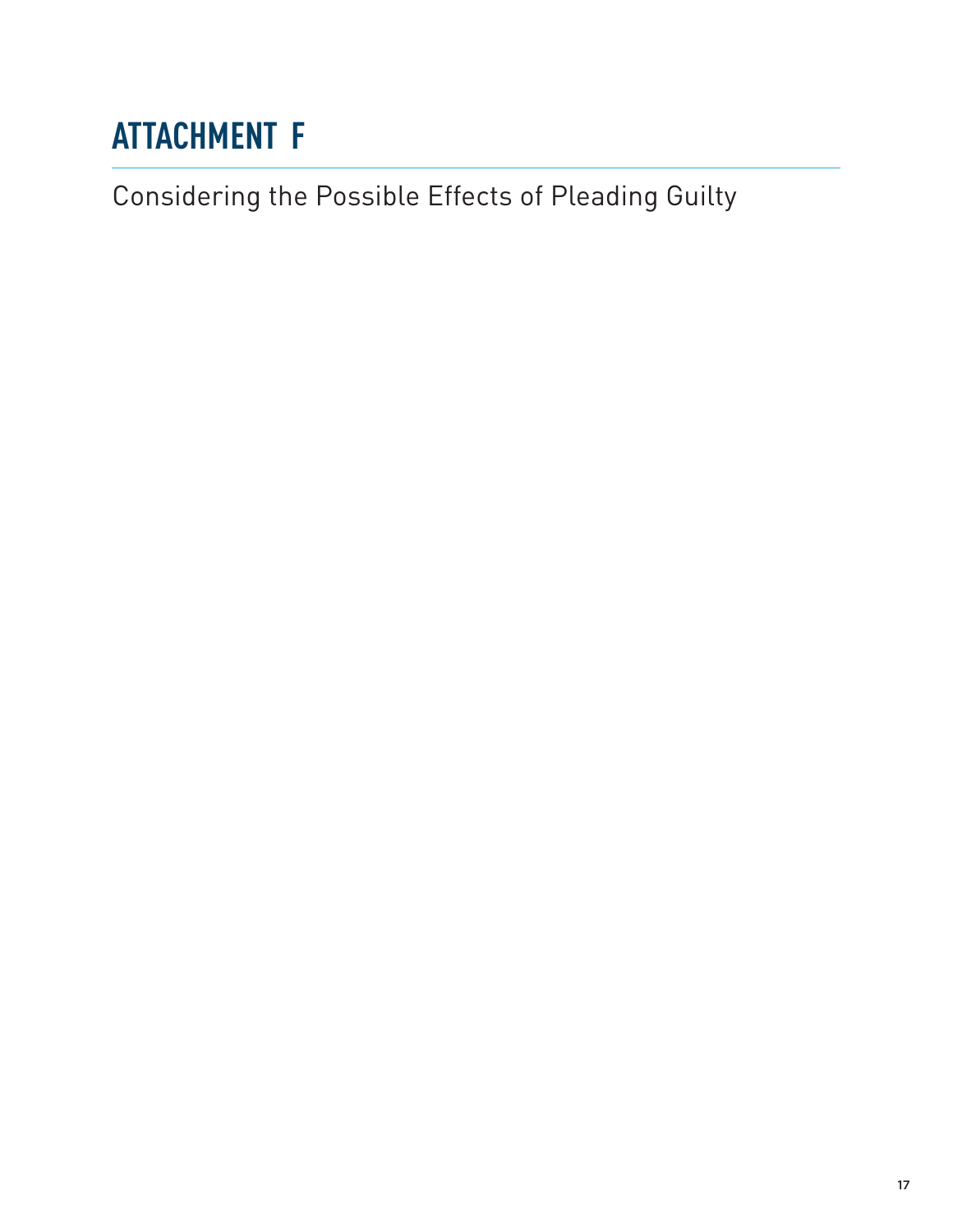

*Before you enter your plea*

### Consider the Possible Effects of Pleading Guilty

You have a right **to see a defense attorney, even if you can't pay for one. Your attorney will explain what can happen because of your plea and help you decide what to do.**

**In addition to possible penalties such as jail time and fines, examples of issues you may want to discuss with an attorney include:**



- **An attorney can explain the potential consequences of your plea.**
- **If you cannot afford an attorney, an attorney will be provided at NO COST to you.**
- **If you don't have an attorney, you can ask for one to be appointed and for a continuance until you have one appointed.**